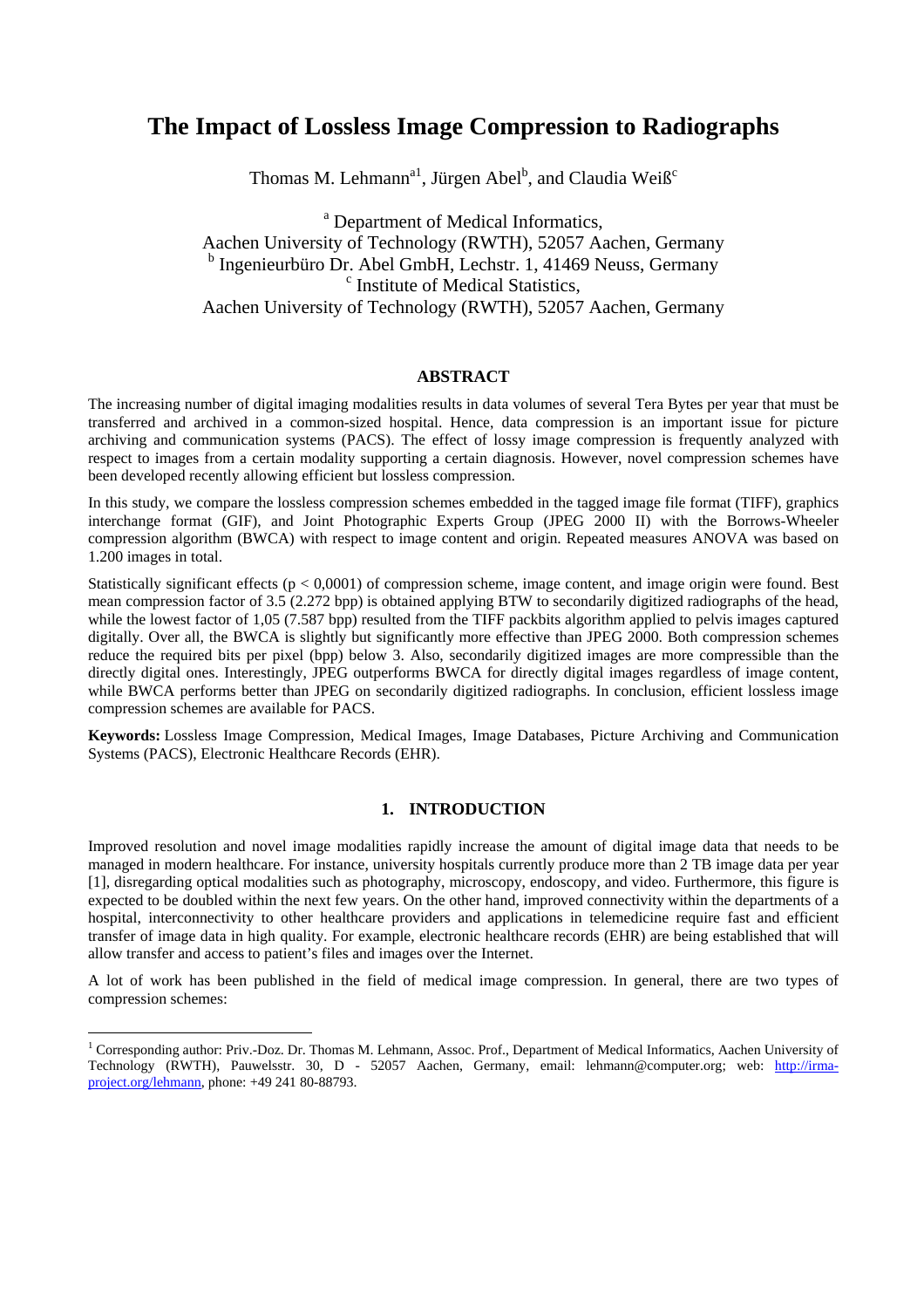- (i) lossless compression reduces the file size of an image but results in exactly the same data after decoding,
- (ii) lossy compression modifies the image such that the original pixel values cannot be reconstructed anymore, although the decoded image might look very similar or even identical when compared to it's original.

For a couple of decades, lossless compression of medical images was said to allow a reduction of file size up to the factor 2 or 3 [2], which equals a compression rate CR 2:1 or 3:1, respectively. Since lossy compression allows a significantly larger decrease of the data volume, most papers consider lossy compression techniques. Discrete cosine transform (DCT), e.g., [3,4], and wavelet transform-based algorithms, e.g., [5,6], have been developed and applied for two-dimensional (2D) and three-dimensional (3D) image data, e.g., [7,8]. Beside these rather methodological or technical papers, clinical investigations aim at determining the loss of image quality regarding a certain imaging modality and clinical indication, e.g., [9,10,11]. More precisely, tolerable compression rates of 6:1, 7:1, and 20:1 were found for coronary angiograms [9], digital subtraction radiography in dental radiology [10], and dynamic  $\int^{18}F$ ] 2-flourodeoxy-glucose brain positron emission tomography data [11], respectively.

Lossless image compression was revisited recently, since computational power of standard computer hardware increased significantly. This allows for computational more expensive compression schemes. In 1996, Kang and Park proposed a multi-level decomposition scheme for lossless compression of medical images [12], and in 1998, a comprehensive comparison of lossless compression methods for medical images was provided by Kivijärvi *et al.* [13].

However, novel lossless coding schemes such as the Borrows-Wheeler compression algorithm (BWCA) or the wavelet-based compression the JPEG<sup>[2](#page-1-0)</sup> 2000 file format were not included in this study. Also, in most of the previous investigations, the number of images analyzed is to small. This also holds for the study in [13], were, for instance only 4 chest radiographs have been included although in total, 3147 images were analyzed. Since it has been shown that the individual content of images is crucial for performance evaluations, e.g., see [14] comparing image interpolation techniques, a large number of images must be analyzed and statistically evaluated. Also, modality, body region, or viewing position might have significant impact to the results obtained. Furthermore, a comparison of lossless compression schemes should regard whether the image data is acquired directly digital or it has been secondarily digitized from film, since the latter might induce artefact correlating to the scanner rather than the images.

In this study, we address these points by using a large but defined dataset of images from different origins, by including recently standardized file formats supporting novel lossless compression schemes, and by providing a reliable statistical analysis. For a more practical point of view, proprietary algorithms are disregarded since not being available in clinical routine. Instead of, the lossless compression schemes embedded in standardized file formats [15] are analyzed and compared to BWCA.

## **2. MATERIAL AND METHODS**

This section describes the reference database and image categories, the compression schemes, and the statistical analyses performed in this study.

## **2.1. Image Content and Origin**

It is obvious that images obtained from different modalities such as computed tomography, ultrasound, or plain radiography have different entropy and result in different compression rates. However, the body region examined as well as the source of images, which can be either directly digital or secondarily digitized, might also effect the compression rate. Therefore, we selected all radiographs from the IRMA database [16], where at least  $n = 120$  images were available in both directly digital and secondarily digitized format showing the same biomedical system in the same body region in the same projection. All images were reduced to 8 bit per pixel (bpp). If more than 120 mages were available, the selection was made arbitrarily. This results in five groups of 240 radiographs (Fig. 1):

- 1. 11x1-120-200-700, head
- 2. 11x1-110-414-700, hand
- 3. 11x3-111-500-000, chest, frontal

 $\overline{a}$ 

<span id="page-1-0"></span><sup>&</sup>lt;sup>2</sup> JPEG: Joint Photographic Experts Group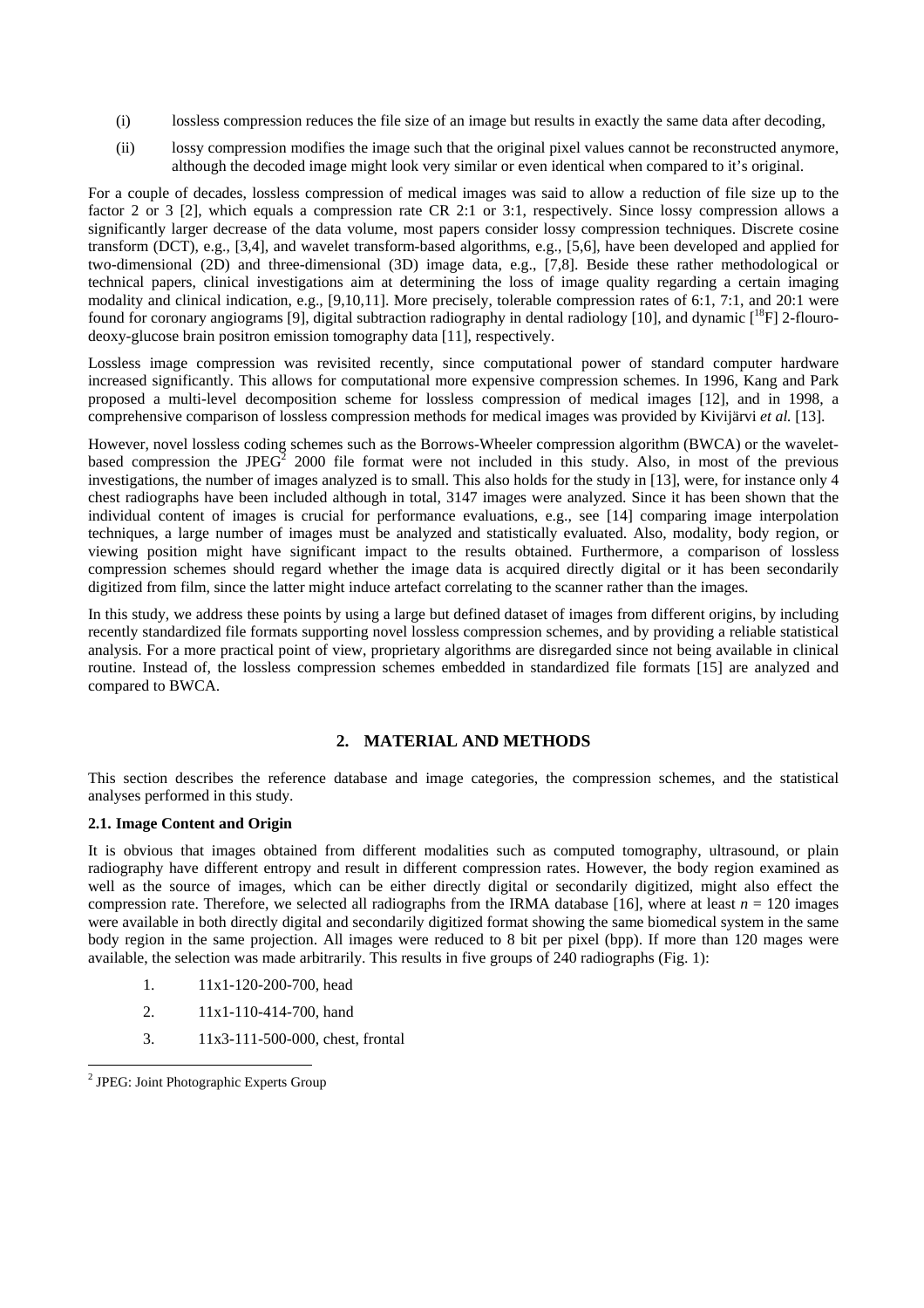

**Figure 1**: Examples of the radiographs in use. Upper row: directly digital, lower row: secondarily captured. From left to right: head; hand; chest, frontal; chest, lateral; pelvis.

4. 11x3-211-500-000, chest, lateral

### 5. 11x1-120-800-700, pelvis

where MMMM-DDD-AAA-BBB denotes the unique IRMA-code for imaging modality, direction, anatomy, and biosystem, respectively [17]. In the M-part of the code,  $x = 1$  and  $x = 2$  denotes directly digital and secondarily digitized images, respectively.

#### **2.2. Lossless Data Compression**

The image file formats presented in this paper use different data compression schemes. However, all compression schemes are lossless (Tab. 1). Some schemes provide a high throughput but offer only modest compression rates, other schemes reach strong compression rates but execute slowly. In the following, we briefly introduce the different modules of lossless image coding, which are differently combined to effective compression schemes.

**Run Length Encoding.** Many images contain large amounts of runs for areas with equal color values, e.g. a black background, and store image areas as a sequence of rows. These rows can be efficiently compressed using the run length encoding (RLE) scheme, which is a very simple and fast compression scheme [18]. It replaces runs of repeated symbols by the symbol of the run and the length of the run. However, if the sequence length is only 1, the RLE scheme increases the required storage space for this pixel. Therefore, a special character (e.g., "!") is required to mark whether the following number represents a frequency of repetition or the gray value of the neighbored pixel. In order to guarantee that the compressed image does not increase in data volume, only runs of four or more symbols are converted. For instance, the sequence

"ABCAAABCCCCCAAAAAAAAAAAAAAAAAAAABBBBC" (37 characters)

converts into

"ABCAAABC!1A!20B!0C" (17 characters)

Here, the special character also defines that the gray value is repeated four times. If a special character is not available in the alphabet, one can – accepting an increase of storage space – use the four-sequence of thy symbol itself. Then, the example above reads to the decoder

"ABCAAABCCCC5AAAA20BBBB4C" (23 characters)

In these examples, the compression rate is 2.18 and 1.61, respectively.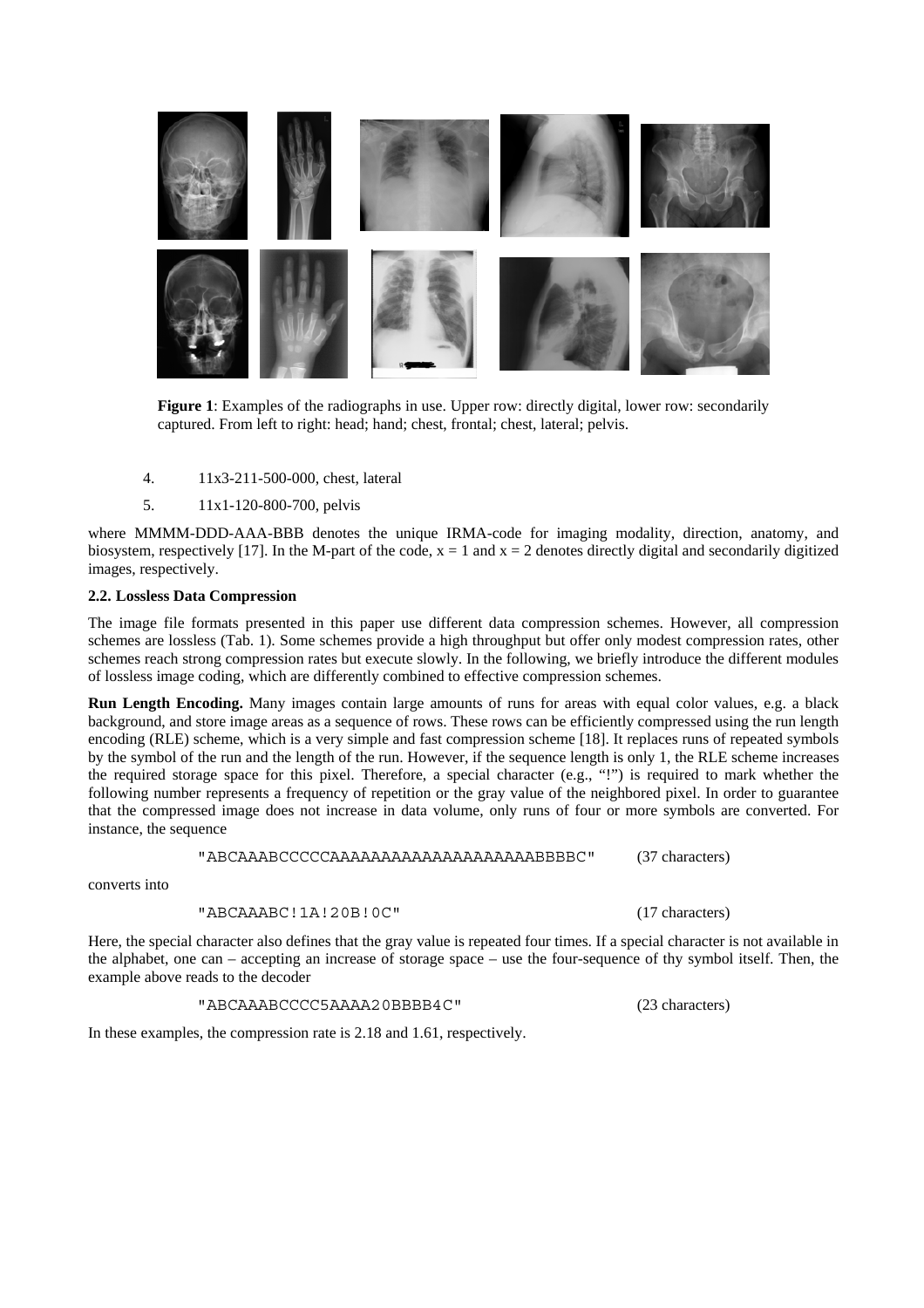| file format                             | acronym     | compression mode | compression scheme |
|-----------------------------------------|-------------|------------------|--------------------|
| Windows Bitmap                          | <b>BMP</b>  | ---              |                    |
| Tagged Image File Format                | TIFF        | Pack Bits (PB)   | <b>RLE</b>         |
|                                         |             | 17W              | 17W                |
|                                         |             | ZIP              | LZW                |
| Graphics Interchange Format             | GIF         |                  | LZW                |
| Joint Photographic Experts Group (2000) | JPEG-2k     |                  | Wavelet            |
| Burrows-Wheeler Compression Algorithm   | <b>BWCA</b> |                  | <b>BWCA</b>        |

**Table 1**: File formats included in this study and the compression schemes that are embedded.

**Dictionary-based Schemes.** Dictionary-based schemes like the one of Lempel, Ziv and Welch (LZW) [19], are very popular for image compression. These schemes replace repeating patterns inside the input data by a reference into a dictionary, where the pattern is located. The first time a pattern occurs, the pattern is written into the dictionary and stored. Therefore, the dictionary is build implicitly and does not need to be included in the stored image file.

In contrast to the RLE scheme, LZW schemes compress not only areas with equal gray or color values but also more complex patterns. As a result, LZW schemes achieve stronger compression rates but have a lower speed than RLE schemes.

**Wavelet Compression.** Wavelet compression schemes as used for the JPEG2000 format are based on the wavelet transform [18]. The wavelet transform splits the image into two different parts. One part contains the low frequency signals of the image and the other the high frequency. These parts are called the scaling and the wavelet function, respectively, while the process of splitting is referred to as a decomposition of the image. The low frequency part can be split recursively by other decompositions. For areas, which contain the same or similar colors, the high frequency part contains many zeroes. These zeroes are independent from the color and can be compressed effectively by a following entropy coding scheme. The entropy coding scheme assigns to each symbol a pattern, which length corresponds to the entropy of that symbol, i.e. to the negative logarithm of the probability of that symbol.

**Burrows-Wheeler Compression.** The Burrows-Wheeler compression algorithm (BWCA) achieves strong compression rates and a high throughput. The BWCA is a block-oriented scheme that divides the input data into several blocks of a fixed size. In general, the block size ranges from 1 MB to 10 MB. All blocks are processed separately. The BWCA consists of several stages, which are performed sequentially. Each stage transforms the symbols of an input buffer into symbols of an output buffer, which is used as the input buffer for the next stage [20]. The implementation used in this paper consists of four stages (Fig. 2). For decompression, the four stages are executed in reverse order using the inverse schemes each time:

- 1. the so called Burrows-Wheeler transform (BWT) performs a permutation of the input symbols [21]. In particular, the symbols are reordered according to their following context. Therefore, the output of the BWT stage contains many runs of repeated symbols.
- 2. a modified RLE scheme, where all runs of size 2 or more are cut into 2 symbols and the length information is passed to a separate run length data stream and compressed separately by an arithmetic coder inside the fourth stage. Consequently, the context of the main output stream is not disturbed by the length information.
- 3. a so called global structure transform (GST) that transforms the local structure of the RLE main output stream into an index stream with a global structure. Some GST stages use a distance measurement between the occurrence of same symbols like inversion frequencies from Arnavut and Magliveras [22] or distance coding, but most GST stages use a more or less simple frequency ranking scheme similar to the list update problem [23]. The most common approach is the move-to-front stage, which was used in the original scheme by Burrows and Wheeler [21], and which is very fast. Better compression rates are achieved by the more complex weighted frequency count (WFC) stage from Deorowicz [24] and the incremental frequency count (IFC) stage by Abel [25]. In the presented implementation, the IFC stage is used. The compression rates of the IFC stage are in the range of the results of the WFC stage, while the speed is similar to the MTF stage.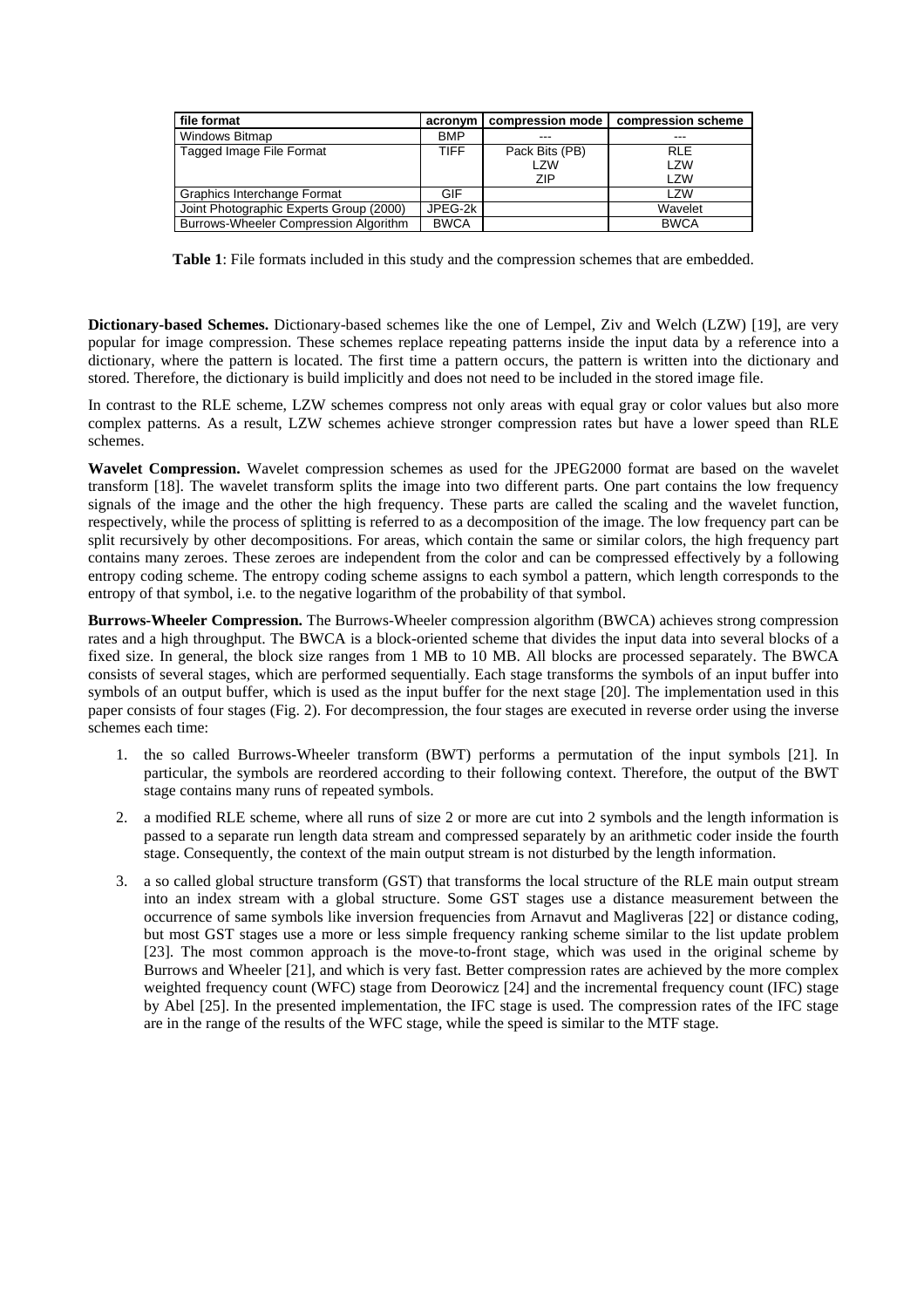

**Figure 2**: The Burrows-Wheeler Compression Algorithm

4. an entropy coding (EC) scheme that finally compresses the output of the GST stage into a bit stream. While some EC stages use Huffman coding like BZIP2 [26] or variable length codes [27], we use arithmetic coding [24, 25], which is offering the best compression rates.

#### **2.3. Compression Schemes**

For this study, the lossless compression schemes embedded in the most prominent image formats were selected. From the tagged image file format (TIFF), packbits (1. TIF-PB), Lempel-Ziv-Welch (2. TIF-LZW), and ZIP (3. TIF-ZIP) were included. Also, lossless compression of the graphics interchange format (GIF), which is also based on the LZWalgorithm (4. GIF-LZW), and the joint photographic experts group format (JPEG 2000 II), that is based on a wavelet decomposition (5. JPEG-2k), were included in the study. Recently, an efficient block sorting algorithm (6. BWCA) has been proposed for lossless data compression [22] that is based on the Borrows-Wheeler transform [21].

#### **2.4. Statistical Analysis**

For all ten groups, means and standard deviations were calculated. Repeated measures analysis of variance (RM-ANOVA) was performed taking into account image origin and content as grouping factors and compression scheme as repeated factor. Statistical analysis was computed using the SAS system (statistical analysis system: SAS 9.1.3, service pack 2, SAS Institute Inc., Cary, NC, USA.). The level of significance was chosen to be alpha = 0.05; adjustment for multiple testing was performed according to Bonferroni. Boxplots are given to show the differences between the image compression algorithms and between the body regions, displaying the mean (plus sign), median, quartiles, and minimum and maximum observations for a group.

## **3. RESULTS**

Table 2 summarizes the observed compression factors. The effects of compression scheme, image content and image origin were statistically significant overall as well as in post hoc pairwise comparisons of the different compression schemes. Best mean compression factor of 3.5 (2.272 bpp) was obtained applying BWCA to secondarily digitized radiographs of the head, while worst factor of 1,05 (7.587 bpp) resulted from the TIFF packbits algorithm applied to pelvis images captured digitally. Both, BWCA and JPEG-2k require less than 3 bpp, which equals a compression factor of 2.7. For directly digital radiographs, JPEP-2k is significantly better than BWCA regardless of the body region examined, while for secondarily digitized films the results are vice versa.

Figures 3a and 3b show boxplots comparing the six compression algorithms for all body regions taken together, for directly digital and secondarily digitized films respectively. Here it can easily be seen that JPEG-2k and BWCA result in lower size than the other algorithms. Furthermore, highest variability found for TIFF-PB is visualized for both, directly digital and secondarily digitized radiographs. Figures 3c and 3d show the comparison of the different body regions for the example of BWCA. Differences between the body regions, showing highest variability for the hand radiographs, are lower than the differences between the compression algorithms.

#### **4. DISCUSSION**

A comparison of lossless compression methods for medical images was published in 1998 [13]. However, only 4 pediatric chest radiographs were analyzed. In this study, lossless compression of medical images is investigated based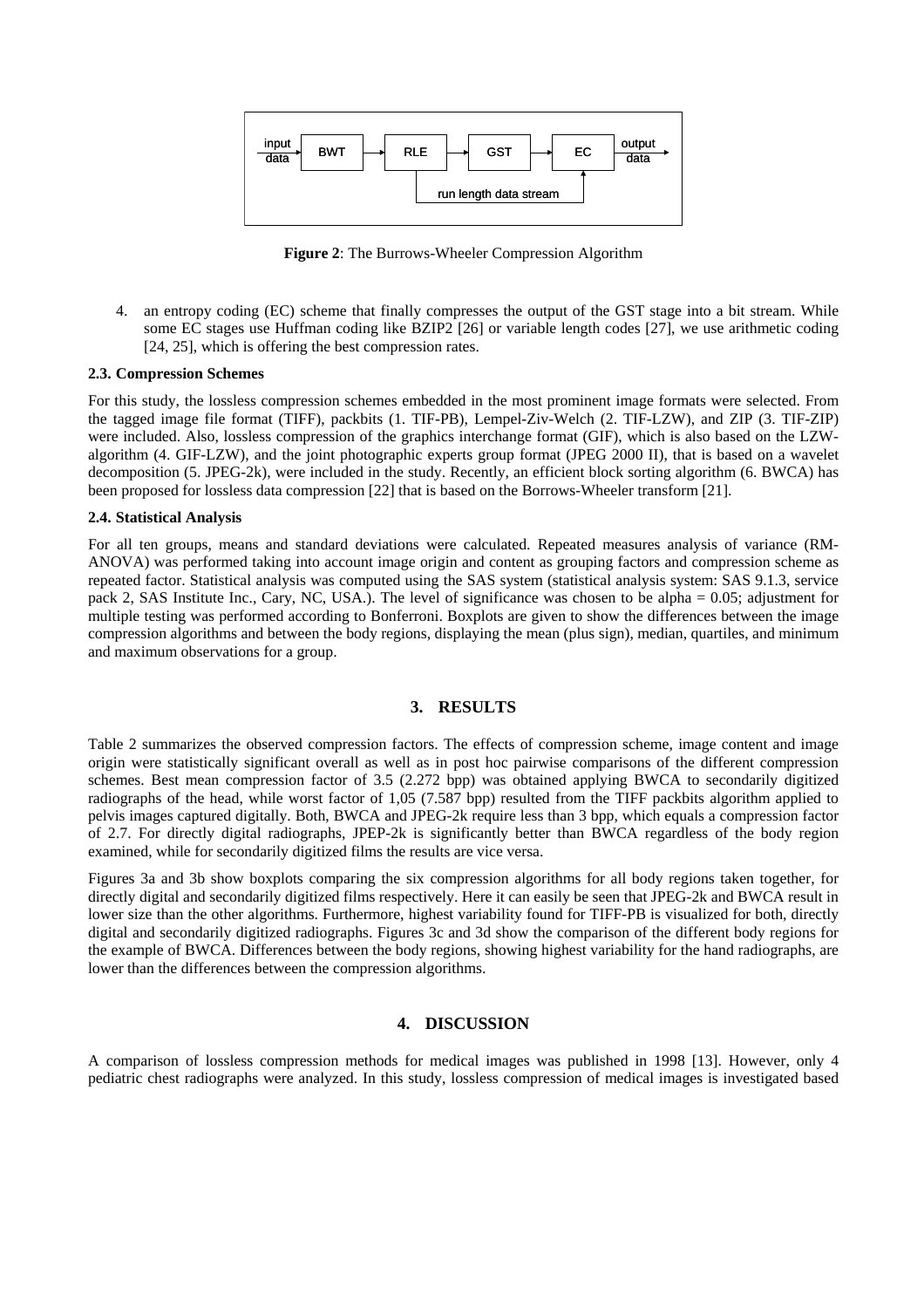| algorithm       | image content  |              | directly digital |       | secondarily digitized |       |       | total |       |       |
|-----------------|----------------|--------------|------------------|-------|-----------------------|-------|-------|-------|-------|-------|
|                 |                | $\mathsf{n}$ | mean             | std   | $\boldsymbol{n}$      | mean  | std   | n     | mean  | std   |
| <b>TIFF-PB</b>  | head           | 120          | 6.019            | 0.533 | 120                   | 7.062 | 0.240 | 240   | 6.540 | 0.666 |
|                 | hand           | 120          | 7.479            | 0.881 | 120                   | 6.944 | 0.985 | 240   | 7.212 | 0.970 |
|                 | chest, frontal | 120          | 6.373            | 0.799 | 120                   | 4.780 | 0.739 | 240   | 5.577 | 1.107 |
|                 | chest, lateral | 120          | 5.594            | 0.609 | 120                   | 5.213 | 0.868 | 240   | 5.403 | 0.772 |
|                 | pelvis         | 120          | 7.587            | 0.319 | 120                   | 4.971 | 1.012 | 240   | 6.279 | 1.509 |
|                 | total          | 600          | 6.610            | 1.030 | 600                   | 5.794 | 1.289 | 1200  | 6.202 | 1.236 |
| <b>TIFF-LZW</b> | head           | 120          | 5.189            | 0.539 | 120                   | 4.351 | 0.450 | 240   | 4.770 | 0.649 |
|                 | hand           | 120          | 5.759            | 0.906 | 120                   | 4.694 | 0.614 | 240   | 5.226 | 0.939 |
|                 | chest, frontal | 120          | 6.194            | 0.618 | 120                   | 4.769 | 0.600 | 240   | 5.481 | 0.938 |
|                 | chest, lateral | 120          | 5.593            | 0.591 | 120                   | 5.123 | 0.677 | 240   | 5.358 | 0.677 |
|                 | pelvis         | 120          | 6.955            | 0.496 | 120                   | 4.978 | 1.074 | 240   | 5.967 | 1.295 |
|                 | total          | 600          | 5.938            | 0.882 | 600                   | 4.783 | 0.759 | 1200  | 5.360 | 1.005 |
| <b>GIF-LZW</b>  | head           | 120          | 5.092            | 0.550 | 120                   | 4.223 | 0.470 | 240   | 4.658 | 0.671 |
|                 | hand           | 120          | 5.671            | 0.906 | 120                   | 4.599 | 0.640 | 240   | 5.135 | 0.949 |
|                 | chest, frontal | 120          | 6.339            | 0.537 | 120                   | 4.698 | 0.532 | 240   | 5.519 | 0.980 |
|                 | chest, lateral | 120          | 5.624            | 0.433 | 120                   | 4.996 | 0.481 | 240   | 5.310 | 0.555 |
|                 | pelvis         | 120          | 6.872            | 0.495 | 120                   | 4.764 | 0.740 | 240   | 5.818 | 1.229 |
|                 | total          | 600          | 5.920            | 0.866 | 600                   | 4.656 | 0.633 | 1200  | 5.288 | 0.987 |
| <b>TIFF-ZIP</b> | head           | 120          | 4.785            | 0.474 | 120                   | 4.257 | 0.417 | 240   | 4.521 | 0.518 |
|                 | hand           | 120          | 5.300            | 0.762 | 120                   | 4.534 | 0.584 | 240   | 4.917 | 0.779 |
|                 | chest, frontal | 120          | 6.012            | 0.411 | 120                   | 4.655 | 0.499 | 240   | 5.334 | 0.819 |
|                 | chest, lateral | 120          | 5.449            | 0.350 | 120                   | 4.952 | 0.418 | 240   | 5.200 | 0.458 |
|                 | pelvis         | 120          | 6.246            | 0.362 | 120                   | 4.729 | 0.676 | 240   | 5.487 | 0.933 |
|                 | total          | 600          | 5.558            | 0.718 | 600                   | 4.625 | 0.574 | 1200  | 5.092 | 0.800 |
| JPEG-2k         | head           | 120          | 2.737            | 0.368 | 120                   | 3.170 | 0.441 | 240   | 2.953 | 0.459 |
|                 | hand           | 120          | 3.222            | 0.552 | 120                   | 2.623 | 0.444 | 240   | 2.922 | 0.583 |
|                 | chest, frontal | 120          | 3.404            | 0.414 | 120                   | 2.398 | 0.324 | 240   | 2.901 | 0.626 |
|                 | chest, lateral | 120          | 2.871            | 0.376 | 120                   | 2.545 | 0.254 | 240   | 2.708 | 0.360 |
|                 | pelvis         | 120          | 3.996            | 0.358 | 120                   | 2.921 | 0.399 | 240   | 3.458 | 0.658 |
|                 | total          | 600          | 3.246            | 0.611 | 600                   | 2.731 | 0.469 | 1200  | 2.989 | 0.602 |
| <b>BWCA</b>     | head           | 120          | 2.900            | 0.374 | 120                   | 2.272 | 0.222 | 240   | 2.586 | 0.440 |
|                 | hand           | 120          | 3.451            | 0.634 | 120                   | 2.635 | 0.409 | 240   | 3.043 | 0.671 |
|                 | chest, frontal | 120          | 3.511            | 0.387 | 120                   | 2.309 | 0.259 | 240   | 2.910 | 0.686 |
|                 | chest, lateral | 120          | 2.981            | 0.368 | 120                   | 2.488 | 0.255 | 240   | 2.735 | 0.401 |
|                 | pelvis         | 120          | 4.070            | 0.357 | 120                   | 2.470 | 0.320 | 240   | 3.270 | 0.870 |
|                 | total          | 600          | 3.383            | 0.606 | 600                   | 2.435 | 0.327 | 1200  | 2.909 | 0.680 |

**Table 2**: Results. Mean and standard deviation are given in bit per pixel (bpp). They are based on uncompressed images with 8 bpp. Best and worst rate are shaded in green and red, respectively, while the most important figures are shaded yellow. The data that is comparable to [13] is shaded blue.

on a large number of radiographs and profound statistics is applied. It is shown that image content and origin have significant effect on the compression rate. There is a remarkable difference in compressibility between radiographs that have been acquired directly digital and those that have been digitized from x-ray films. Also, we included novel compression schemes such as BWCA and JPEG-2k, which are significantly better than common techniques such as LZW. BWCA outperforms JPEG-2k on the entire set of images as well as on all subsets of secondarily digitized films. In [13], a mean compression ratio of 2.74 was reported for lossless JPEG. Based on a large number of images from different sources and body regions, the mean compression rates turned out to be much lower. In particular, the ratio is 2.35 (3.404 bpp) and 2.28 (3.511 bpp) using JPEK-2k and BWCA, respectively.

## **5. CONCLUSION**

Novel lossless compression schemes such as BWCA or JPEG-2k allow reduction rates of up to 3.5 (2.7 in average) when applied to radiographs. Secondarily digitized x-ray films are more compressible than images from directly digital x-ray modalities.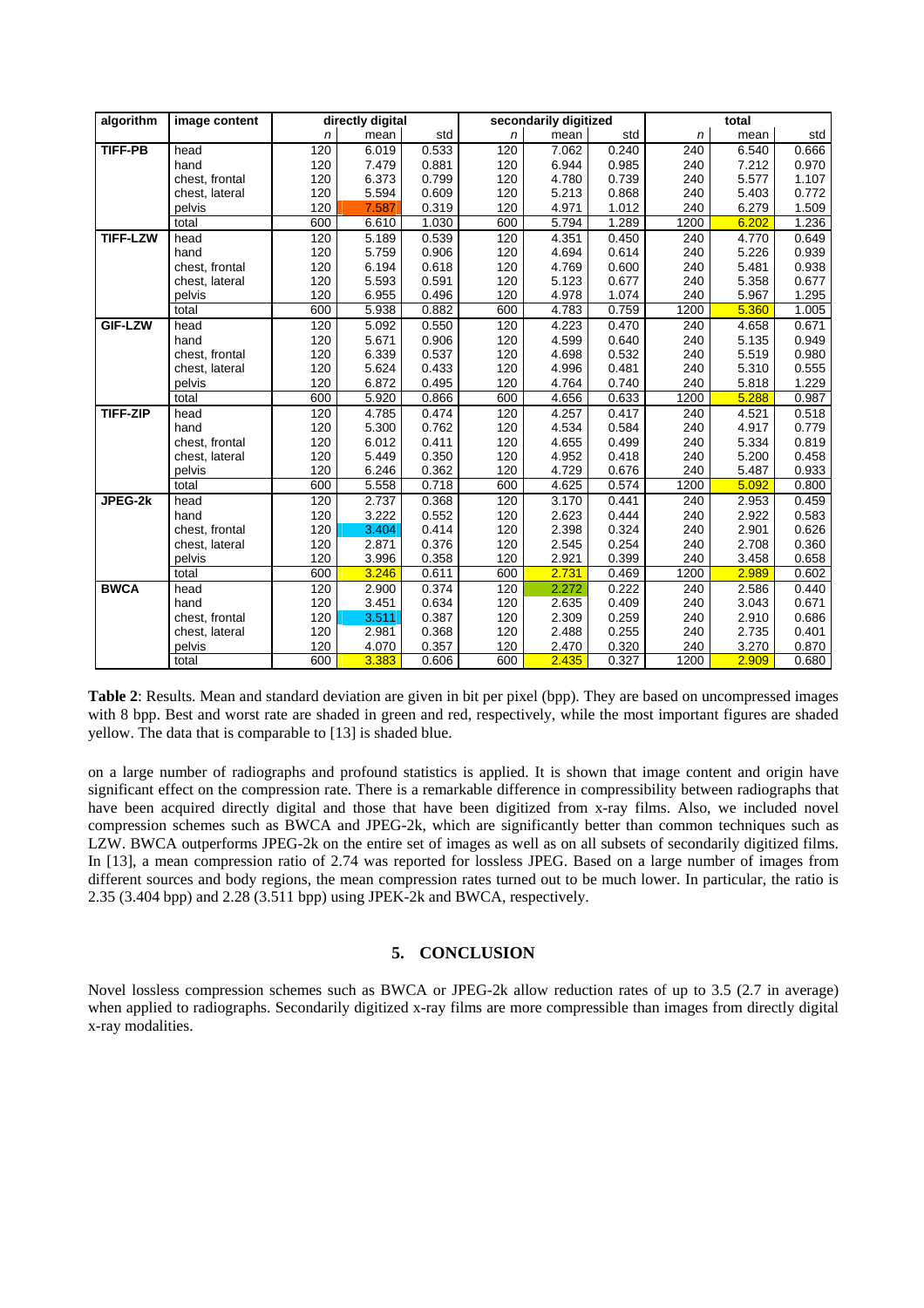

**Figure 3**: Boxplots for the bit-per-pixel values after compression. (a) all directly digital acquired radiographs; (b) all secondarily digitized radiographs; (c) BWCA compression for directly digital images; (d) BWCA compression for secondarily digitized images.

### **ACKNOWLEDGEMENT**

This work was performed using the image database of the image retrieval in medical applications (IRMA) project [\(http://irma-project.org\)](http://irma-project.org/).

#### **REFERENCES**

- 1. Müller H, Michoux N, Bandon D, Geissbuhler A: A review of content-based image retrieval systems in medical applications – Clinical benefits and future directions. International Journal of Medical Informatics 2004; 73: 1-23
- 2. Bruckmann A, Uhl A: Selective medical image compression techniques for telemedical and archiving applications. Computers in Biology and Medicine 2000; 30: 153-69
- 3. Wu YG, Tai SC: Medical image compression by discrete cosine transform spectral similarity strategy. IEEE Transactions on Information Technology in Biomedicine 2001; 5(3): 236-43
- 4. Wu YG: Medical Image Compression by Sampling DCT Coefficients. IEEE Transactions on Information Technology in Biomedicine 2002; 6(1): 86-94
- 5. Schomer DF, Elkes AA, Hazle JD, Huffman JC, Thompson SK, Chui CK, Murphy WA: Introduction to waveletbased compression of medical images. RadioGraphics 1998; 18: 469-81
- 6. Phelyn NC, Ennis JT: Medical image compression based on a morphological representation of wavelet coefficients. Medical Physics 1999; 26(8): 1607-11
- 7. Tai SC, Wu YG, Lin CW: An adaptive 3-D discrete cosine transform coder for medical image compression. IEEE Transactions on Information Technology in Biomedicine 2000; 4(3): 259-63